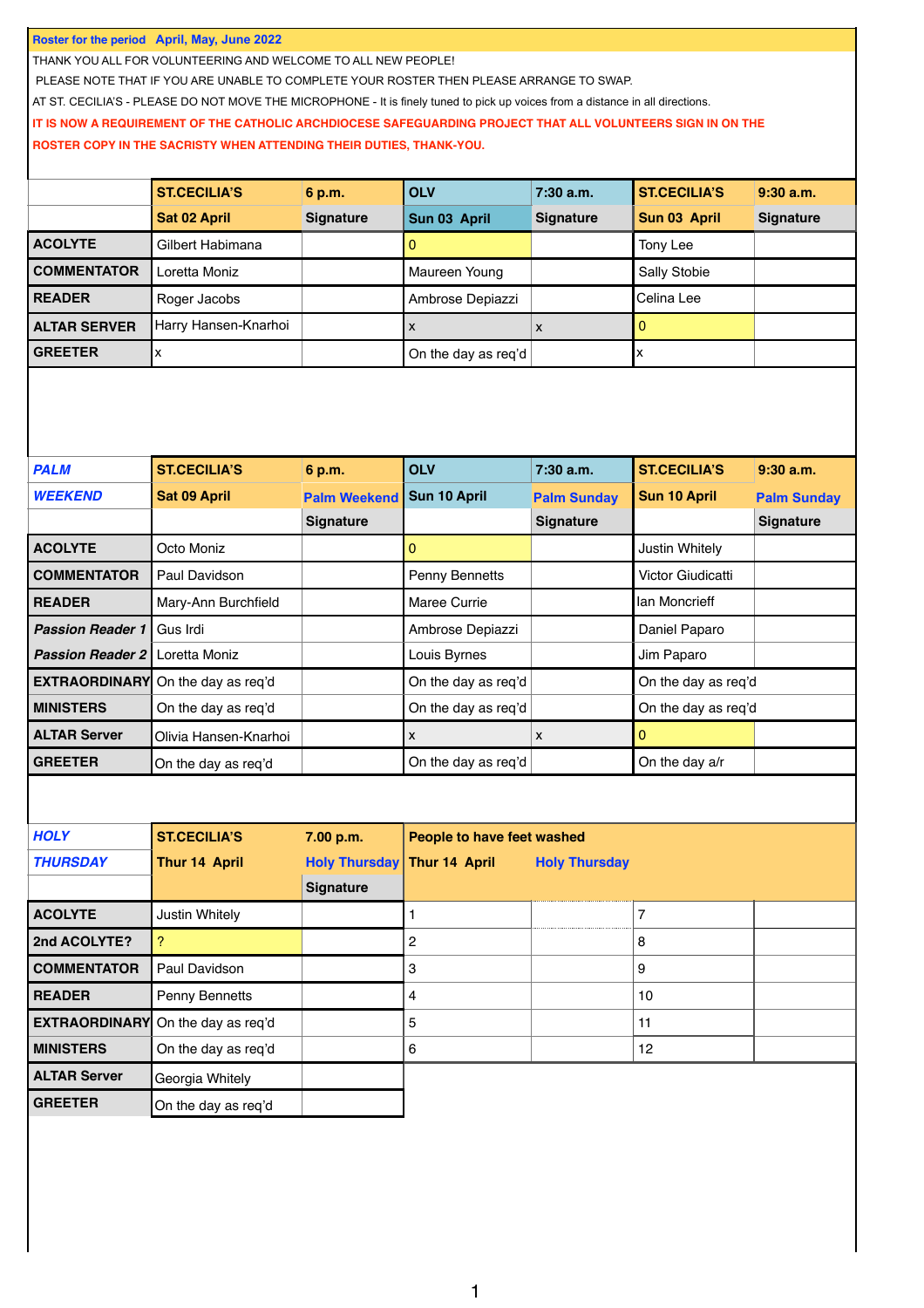**IT IS NOW A REQUIREMENT OF THE CATHOLIC ARCHDIOCESE SAFEGUARDING PROJECT THAT ALL VOLUNTEERS SIGN IN ON THE ROSTER COPY IN THE SACRISTY WHEN ATTENDING THEIR DUTIES, THANK-YOU.**

| GOOD                                       | <b>ST.CECILIA'S</b>    | 3.00 p.m.          | <b>OLV</b>                   | 10.00 a.m.         |
|--------------------------------------------|------------------------|--------------------|------------------------------|--------------------|
| <b>FRIDAY</b>                              | <b>Friday 15 April</b> | <b>Good Friday</b> | <b>Way of the Cross</b>      | <b>Good Friday</b> |
|                                            |                        | <b>Signature</b>   |                              |                    |
| <b>ACOLYTE</b>                             | Tony Lee               |                    |                              |                    |
| <b>COMMENTATOR</b><br><b>Intercessions</b> | Brenda Vernon          |                    |                              |                    |
| <b>READER</b>                              | Celina Lee             |                    | 1 Reader to help Father Kaz? |                    |
| <b>Passion Reader 1</b>                    | Judy Russo             |                    |                              |                    |
| <b>Passion Reader 2</b>                    | Greg Russo             |                    |                              |                    |
| <b>EXTRAORDINARY</b>                       | On the day as req'd    |                    |                              |                    |
| <b>MINISTERS</b>                           | On the day as req'd    |                    |                              |                    |
| <b>ALTAR Server</b>                        | Jacob Raj              |                    |                              |                    |
| <b>GREETER</b>                             | On the day as reg'd    |                    |                              |                    |

| <b>EASTER</b>        | <b>ST.CECILIA'S</b>      | 6 p.m.              | <b>OLV</b>          | $7:30$ a.m.          | <b>ST.CECILIA'S</b>      | $9:30$ a.m.          |
|----------------------|--------------------------|---------------------|---------------------|----------------------|--------------------------|----------------------|
| <b>WEEKEND</b>       | Sat 16 April             | <b>Easter Vigil</b> | Sun 17 April        | <b>Easter Sunday</b> | Sun 17 April             | <b>Easter Sunday</b> |
|                      |                          | <b>Signature</b>    |                     | <b>Signature</b>     |                          | <b>Signature</b>     |
| <b>ACOLYTE</b>       | Octo Moniz               |                     | $\overline{0}$      |                      | <b>Justin Whitely</b>    |                      |
| <b>COMMENTATOR</b>   | Loretta Moniz            |                     | John Dunn           |                      | Victor Giudicatti        |                      |
| <b>READERS</b>       |                          |                     | Louis Byrnes        |                      | Catherine Whitely        |                      |
| Genesis 1: 11-22     | Eric Heenan              |                     |                     |                      |                          |                      |
| Exodus 14            | Mary-Ann Burchfield      |                     |                     |                      |                          |                      |
| Ezekiel 36:16-28     | Monica Mulcahy           |                     |                     |                      |                          |                      |
| Romans 6:3-11        | Roger Jacobs             |                     |                     |                      |                          |                      |
| <b>EXTRAORDINARY</b> | On the day as req'd      |                     | On the day as req'd |                      | On the day as req'd      |                      |
| <b>MINISTERS</b>     | On the day as req'd      |                     | On the day as req'd |                      | On the day as req'd      |                      |
| <b>ALTAR Server</b>  | Sebastian Raj            |                     |                     |                      | Georgia Whitely          |                      |
| <b>GREETER</b>       | On the day as req'd      |                     | On the day as req'd |                      | On the day a/r           |                      |
|                      |                          |                     |                     |                      |                          |                      |
|                      | <b>ST.CECILIA'S</b>      | 6 p.m.              | <b>OLV</b>          | $7:30$ a.m.          | <b>ST.CECILIA'S</b>      | 9:30a.m.             |
|                      | <b>Sat 23 April</b>      | <b>Signature</b>    | Sun 24 April        | <b>Signature</b>     | Sun 24 April             | <b>Signature</b>     |
| <b>ACOLYTE</b>       | Jeremy McGrade           |                     | $\overline{0}$      |                      | <b>Hendrik Overmeire</b> |                      |
| <b>COMMENTATOR</b>   | <b>Brenda Vernon</b>     |                     | Maureen Young       |                      | Sally Stobie             |                      |
| <b>READER</b>        | Eric Heenan              |                     | Maree Currie        |                      | Daniel Paparo            |                      |
| <b>ALTAR SERVER</b>  | Charlotte Hansen-Knarhoi |                     | x                   | X                    | $\overline{0}$           |                      |
| <b>GREETER</b>       | x                        |                     | $\pmb{\times}$      |                      | x                        |                      |
|                      |                          |                     |                     |                      |                          |                      |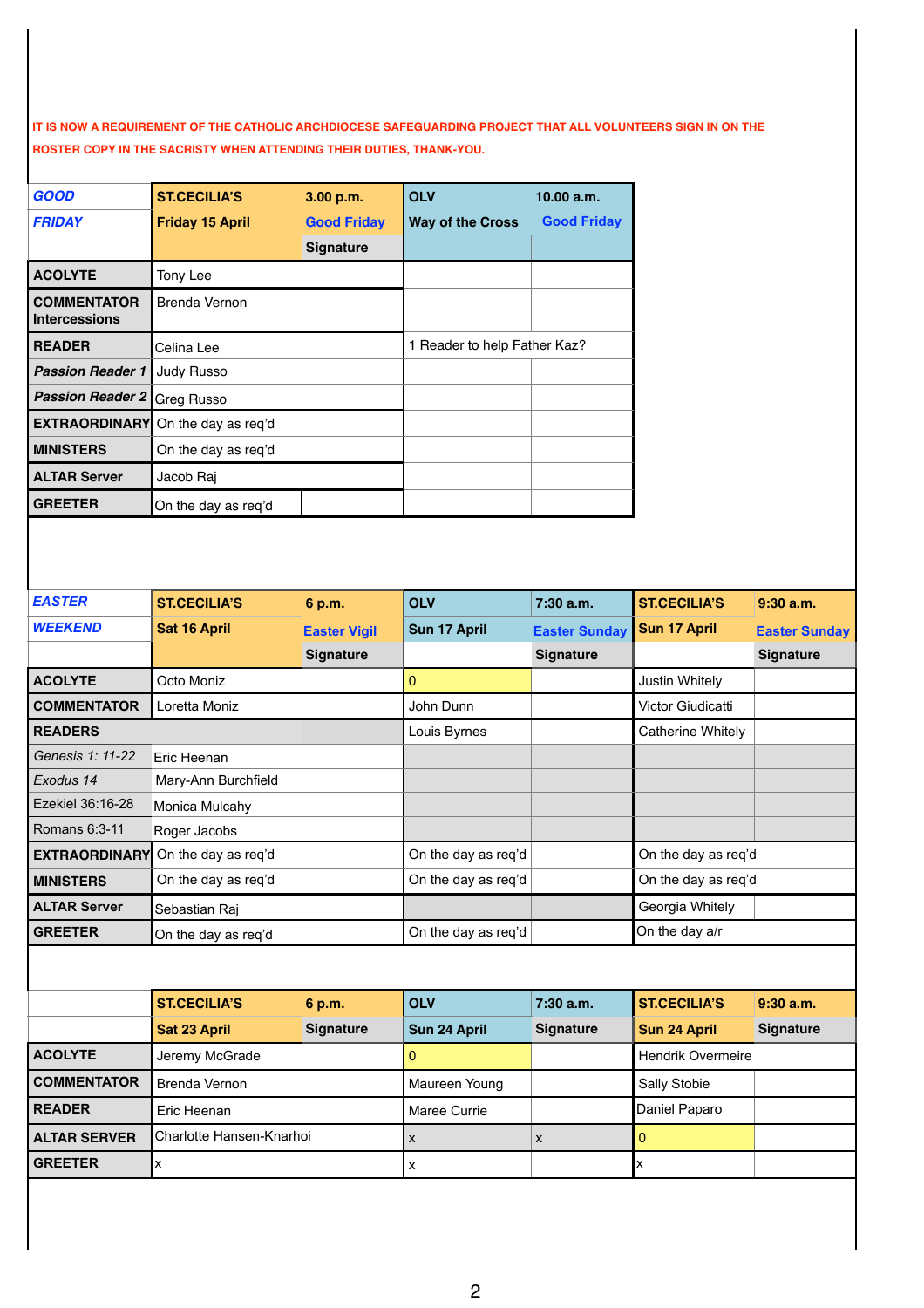**IT IS NOW A REQUIREMENT OF THE CATHOLIC ARCHDIOCESE SAFEGUARDING PROJECT THAT ALL VOLUNTEERS SIGN IN ON THE ROSTER COPY IN THE SACRISTY WHEN ATTENDING THEIR DUTIES, THANK-YOU.**

|                     | <b>ST.CECILIA'S</b>          | 6 p.m.           | <b>OLV</b>         | 7:30 a.m.          | <b>ST.CECILIA'S</b>      | 9:30a.m.         |
|---------------------|------------------------------|------------------|--------------------|--------------------|--------------------------|------------------|
|                     | Sat 30 Apr                   | <b>Signature</b> | Sun 01 May         | <b>Signature</b>   | Sun 01 May               | <b>Signature</b> |
| <b>ACOLYTE</b>      | Jeremy McGrade               |                  | <b>Brian Parry</b> |                    | Martin Haugg             |                  |
| <b>COMMENTATOR</b>  | Brenda Vernon                |                  | Penny Bennetts     |                    | Monica Mulcahy           |                  |
| <b>READER</b>       | Mary-Ann Burchfield          |                  | Sue Parry          |                    | Michael Joseph           |                  |
| <b>ALTAR SERVER</b> | Harry Hansen-Knarhoi         |                  | x                  | X                  | 0                        |                  |
| <b>GREETER</b>      | X                            |                  | x                  |                    | X                        |                  |
|                     |                              |                  |                    |                    |                          |                  |
|                     | <b>ST.CECILIA'S</b>          | 6 p.m.           | <b>OLV</b>         | 7:30a.m.           | <b>ST.CECILIA'S</b>      | $9:30$ a.m.      |
|                     | Sat 07 May                   | Signature        | Sun 08 May         | <b>Signature</b>   | Sun 08 May               | <b>Signature</b> |
| <b>ACOLYTE</b>      | Octo Moniz                   |                  | <b>Brian Parry</b> |                    | <b>Hendrik Overmeire</b> |                  |
| <b>COMMENTATOR</b>  | Loretta Moniz                |                  | John Dunn          |                    | Victor Giudicatti        |                  |
| <b>READER</b>       | Eric Heenan                  |                  | Louis Byrnes       |                    | Jim Paparo               |                  |
| <b>ALTAR SERVER</b> | Sebastian Raj                |                  | X                  | X                  | $\overline{0}$           |                  |
| <b>GREETER</b>      | X                            |                  | X                  |                    | X                        |                  |
|                     |                              |                  |                    |                    |                          |                  |
|                     |                              |                  |                    |                    |                          |                  |
|                     | <b>ST.CECILIA'S</b>          | 6 p.m.           | <b>OLV</b>         | 7:30a.m.           | <b>ST.CECILIA'S</b>      | $9:30$ a.m.      |
|                     | Sat 14 May                   | Signature        | Sun 15 May         | <b>Signature</b>   | Sun 15 May               | <b>Signature</b> |
| <b>ACOLYTE</b>      | Gilbert Habimana             |                  | <b>Brian Parry</b> |                    | Martin Haugg             |                  |
| <b>COMMENTATOR</b>  | Monica Mulcahy               |                  | Maureen Young      |                    | Paul Davidson            |                  |
| <b>READER</b>       | Brenda Vernon                |                  | Sue Parry          |                    | lan Moncrieff            |                  |
| <b>ALTAR SERVER</b> | Charlotte Hansen-<br>Knarhoi |                  | x                  | $\mathsf{x}$       | $\overline{0}$           |                  |
| <b>GREETER</b>      | x                            |                  | x                  |                    | X                        |                  |
|                     |                              |                  |                    |                    |                          |                  |
|                     | <b>ST.CECILIA'S</b>          | 6 p.m.           | <b>OLV</b>         | 7:30 a.m.          | <b>ST.CECILIA'S</b>      | $9:30$ a.m.      |
|                     | Sat 21 May                   | <b>Signature</b> | Sat 22 May         | <b>Signature</b>   | Sat 22 May               | <b>Signature</b> |
| <b>ACOLYTE</b>      | Octo Moniz                   |                  | <b>Brian Parry</b> |                    | Tony Lee                 |                  |
| <b>COMMENTATOR</b>  | Loretta Moniz                |                  | John Dunn          |                    | Victor Giudicatti        |                  |
| <b>READER</b>       | Mary-Ann Burchfield          |                  | Maree Currie       |                    | Celina Lee               |                  |
| <b>ALTAR SERVER</b> | Sebastian Raj                |                  | X                  | X                  | 0                        |                  |
| <b>GREETER</b>      | X.                           |                  | x                  |                    | X                        |                  |
|                     |                              |                  |                    |                    |                          |                  |
|                     | <b>ST.CECILIA'S</b>          | 6 p.m.           | <b>OLV</b>         | 7:30 a.m.          | <b>ST.CECILIA'S</b>      | $9:30$ a.m.      |
|                     | Sat 28 May                   | <b>Signature</b> | Sun 29 May         | <b>Signature</b>   | Sun 29 May               | <b>Signature</b> |
| <b>ACOLYTE</b>      | Jeremy McGrade               |                  | <b>Brian Parry</b> |                    | Justin Whitely           |                  |
| <b>COMMENTATOR</b>  | Gus Irdi                     |                  | Penny Bennetts     |                    | Sally Stobie             |                  |
| <b>READER</b>       | Eric Heenan                  |                  | Sue Parry          |                    | Catherine Whitely        |                  |
| <b>ALTAR SERVER</b> | Olivia Hansen-Knarhoi        |                  | X                  | $\pmb{\mathsf{x}}$ | Georgia Whitely          |                  |

**GREETER**  $\begin{vmatrix} x \end{vmatrix}$  x  $\begin{vmatrix} x \end{vmatrix}$  x  $\begin{vmatrix} x \end{vmatrix}$